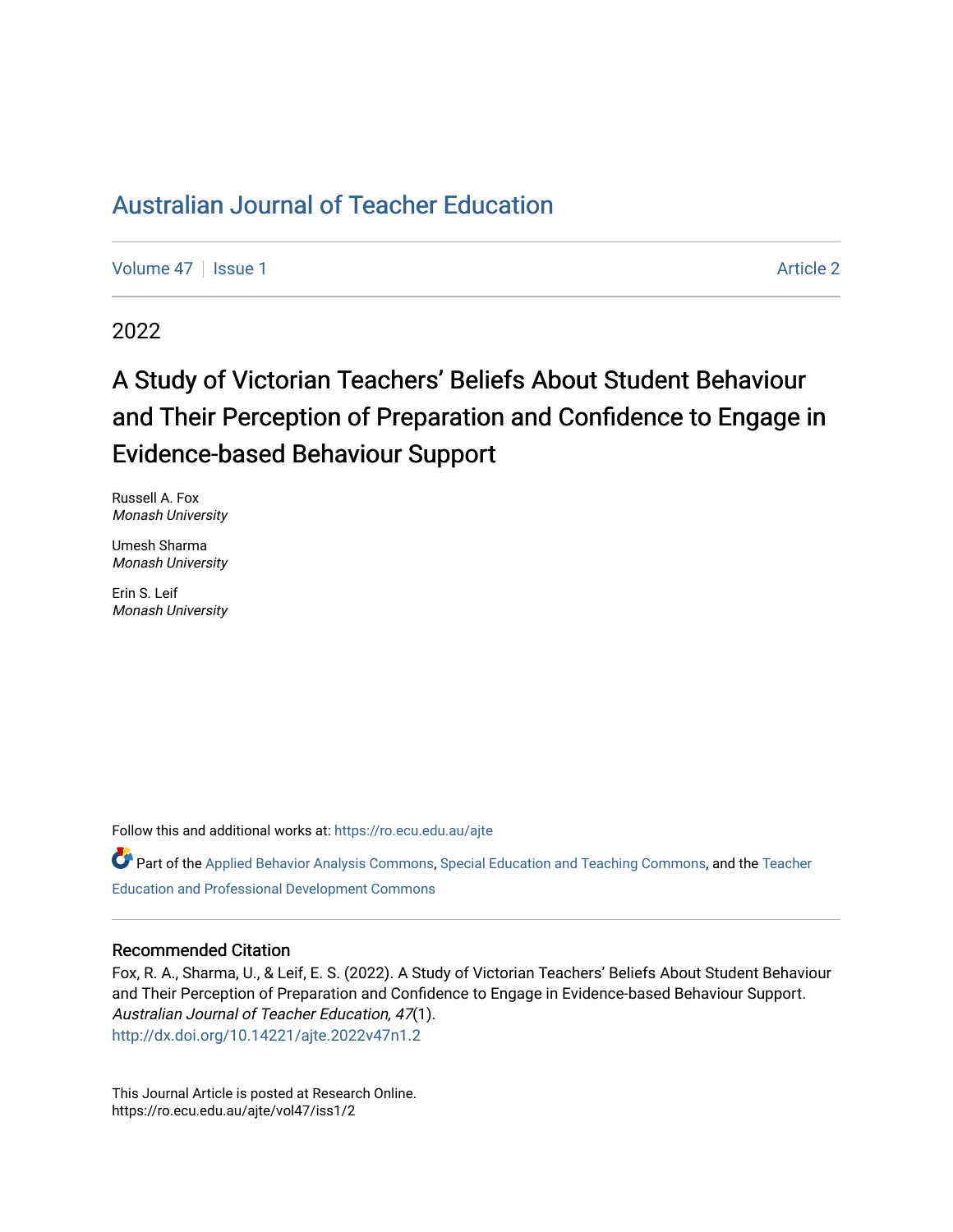## **A Study of Victorian Teachers' Beliefs About Student Behaviour and Their Perception of Preparation and Confidence to Engage in Evidence-based Behaviour Support**

Russell Fox Umesh Sharma Erin Leif Monash University

*Abstract: Positive and proactive approaches to behaviour support have been recognised as one component required to create effective and inclusive school environments (Finkelstein et al., 2019). States and territories within Australia have increasingly adopted schoolwide positive behavioural interventions and supports (SWPBIS) as a means to creating effective social and behavioural change (Poed & Whitefield, 2020). However, ensuring staff implement SWPBIS as it is intended has been a challenge, both in Australia and internationally (McIntosh et al., 2016; NSW Ombudsman, 2017). The current study identifies and seeks to address two gaps in the existing literature exploring noted barriers to the successful and sustained implementation of SWPBIS. First, limited exploration of teachers' perceptions of their preparation (pre-service and in-service) and confidence to engage in SWPBIS practices and supports has been undertaken in Australia. Additionally, the degree to which teachers agree with a functional approach to understanding and supporting student behaviour has not been undertaken in an Australian context. The findings from such exploration may be used to inform the development of teacher training programs, and support efforts to successfully and sustainably implement SWPBIS in Australian schools.*

## **School-wide Positive Behavioural Interventions and Supports**

School-wide positive behavioural interventions and supports (SWPBIS) is one evidence-based framework designed to provide a continuum of social, emotional and behavioural supports to all students (Kincaid & Horner, 2017). Using a prevention logic derived from prevention science (Sugai et al., 2016) and underpinned by behavioural science (Myers et al., 2020), school staff implement a tiered continuum of supports and interventions to addresses the needs of all learners. The continuum of supports provided to students is underpinned by a functional understanding of behaviour, which seeks to pinpoint the relationship between the behaviour a student is exhibiting and the contexts within which these behaviours occur (Simonsen & Sugai, 2019). This is distinctly different to approaches that place the causes of problem student behaviour within the student themselves. Functional approaches to understanding and supporting student behaviour have been reported to be more effective than non-function-based approaches at reducing problem behaviour and improving students' educational outcomes (Dunlap & Kern, 2018).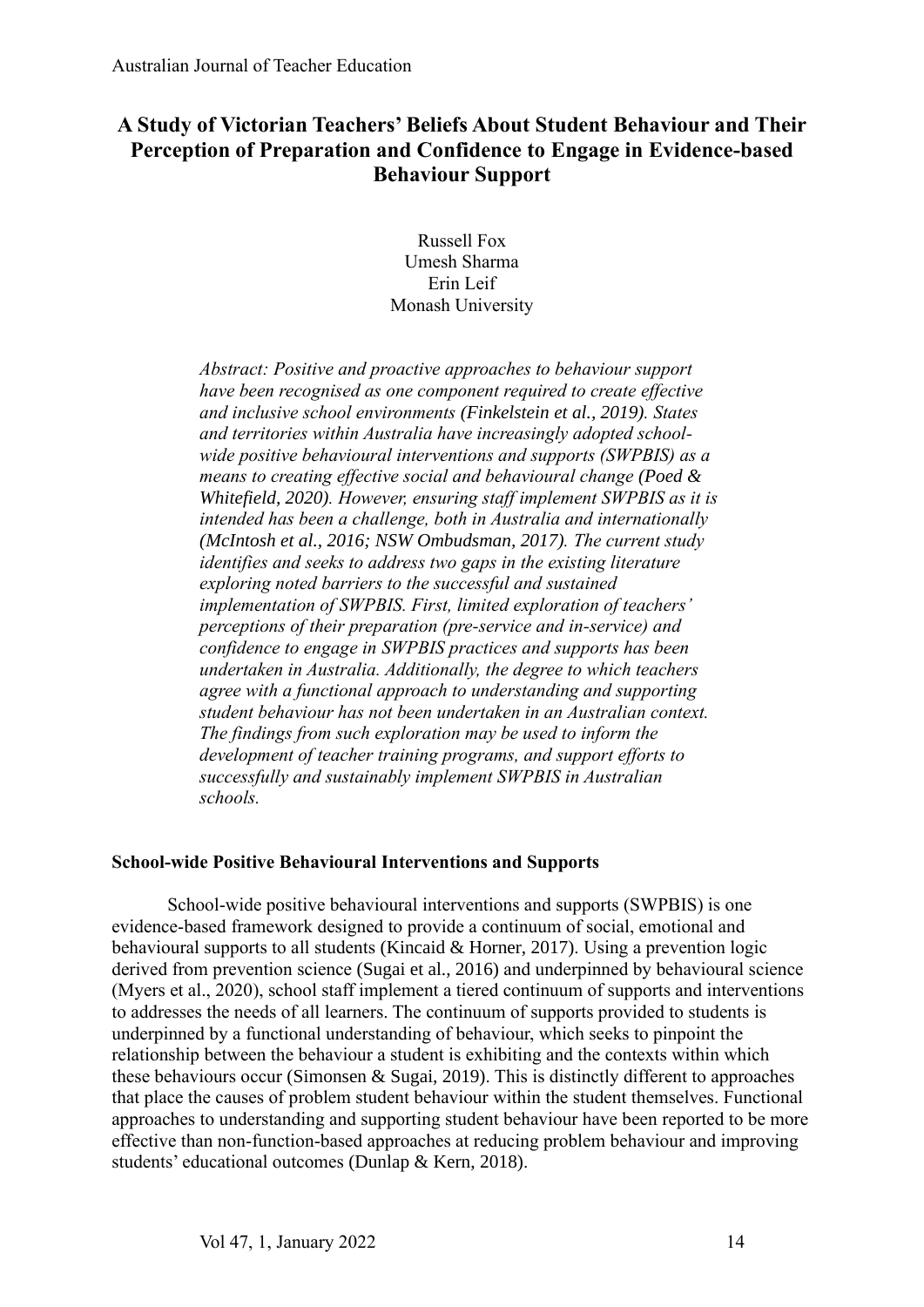#### Australian Journal of Teacher Education

Rather than being considered a program or package of interventions, SWPBIS is best conceptualised as a framework that guides school staff to use data to select, adapt and implement evidence-based practices to address the needs of the school community (Kincaid & Horner, 2017). Supports provided at Tier-1 focus on the creation of effective environments that prevent social and behavioural problems from developing or escalating (Simonsen & Sugai, 2019). It is important to note that many of the supports implemented as part of Tier-1 SWPBIS have been identified as evidence-based classroom support practices separate to SWPBIS implementation (e.g., Simonsen et al., 2008). These supports and interventions typically focus on developing agreed school expectations and routines, teaching these explicitly, and delivering reinforcement to students for engaging in behaviour in-line with agreed expectations and routines (Myers et al., 2020). Tier-2 interventions are delivered to small groups of students for whom the Tier-1 interventions were ineffective at addressing their needs (Simonsen & Sugai, 2019). Again, guided by data, Tier-2 interventions ensure that supports are intensified and individualised to better meet student needs (Sterrett et al., 2020). These include the provision of increasingly focused behavioural or social instruction, with opportunities for practice and feedback on specific behavioural skills (Simonsen & Sugai, 2019). Tier-3 supports are provided to students who do not respond to Tier-2 interventions and supports. These interventions are guided by functional behaviour assessments, where student-centred, individualised behaviour support plans are created to establish and reinforce functionally equivalent replacement behaviours for students (Sterrett et al., 2020). Following a comprehensive systematic review and meta-analysis that included outcomes for more than 8,000 schools, Lee and Gage (2020) reported that SWPBIS had a statistically significant effect on academic, behavioural, and organisational outcomes. However, the task of identifying effective practices for use in schools (e.g., SWPBIS) may be less of a challenge than ensuring teachers receive the training and support required to implement these practices (Mitchell et al., 2017).

#### **Barriers to Sustaining SWPBIS Training in Behaviour Support**

Successful and sustained implementation of SWPBIS in schools relies on the work of all teachers. However, researchers have reported that teachers do not feel sufficiently prepared to engage in effective behaviour support (Myers et al., 2020). For example, in studies of teacher preparation in the U.S., Cooper et al. (2017) found nearly a third of the teachers they sampled had not received any formal training in evidence-based behaviour support practices. Freeman et al. (2014) found that less than 50% of teacher preparation courses included content on evidence-based behaviour support and classroom behaviour management practices. Teachers in Australia have also consistently reported feeling underprepared to engage in behaviour support as a result of their initial teacher education (ITE; Goss et al., 2017; Hepburn, 2019, Hepburn & Beamish, 2020; O'Neill & Stephenson, 2012). While some pre-service teachers were provided with evidence-based behaviour support content (such as applied behaviour analysis and SWPBIS; O'Neill and Stephenson, 2012, 2014), this was consistently presented alongside other less-supported or unproven models of behaviour support (O'Neill & Stephenson, 2014; Poed & Whitefield, 2020). Furthermore, content on evidence-based behaviour support was noted to vary in quantity and relied on pre-service teachers' abilities to discern the distinctions between evidence-based and non-evidence-based practices (O'Neill & Stephenson, 2014). Links between low perceptions of preparation and a lack of confidence or low teacher self-efficacy in managing or supporting student behaviour have also been identified (O'Neill & Stephenson, 2012b).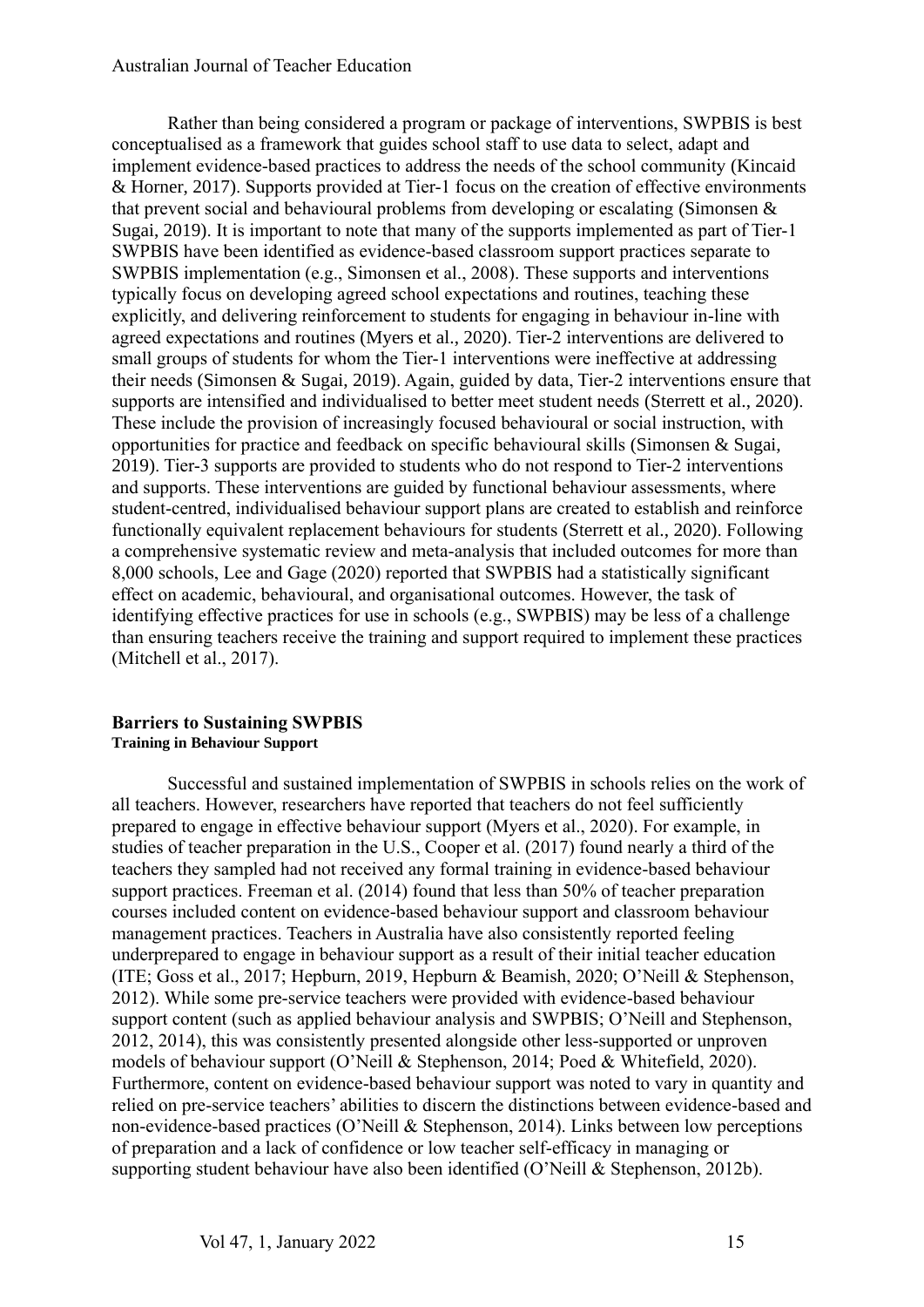Taken together, these finding suggest there is a need to better understand whether Australian teachers feel prepared to deliver evidence-based behavioural supports, such as SWPBIS, in their roles (Hepburn & Beamish, 2019).

## *Teacher Beliefs and Behaviour Support*

Sullivan et al. (2014) evaluated teachers' responses to problem behaviour in their classrooms and found that teachers predominately managed low-level behaviour relating to student disengagement. Furthermore, they reported that the approaches undertaken by teachers in their study were unlikely to meet the needs of the students, and may be limited in effectiveness. Based on these findings, the authors concluded that greater focus on developing teachers' understanding of the impact of classroom environments was required. Other authors have identified teacher beliefs and philosophical differences with a functional understanding of behaviour to be a significant barrier to successful and sustained implementation of SWPBIS (Kittelman et al., 2020). The teachers included in a study conducted by Bambara et al. (2012) believed that more punitive and tougher approaches should be used to address the social and behavioural problems of students. Teachers also reported disagreeing with the use of reinforcement to support behaviour change. Some teachers included in the Feuerborn et al. (2016) study suggested that students themselves needed to change, rather than school environments or the behaviours of teachers. Collectively, these findings suggest that teachers may hold beliefs that are incongruent with key underlying assumptions and practices of the SWPBIS framework (e.g., the assumption that student problem behaviour is functional and is related to specific environmental events). At present, little is known about teacher beliefs about 'problematic' student behaviour in Victorian schools currently implementing SWPBIS, and whether their beliefs are in conflict with the underpinning assumptions of SWPBIS. Developing a better understanding of teacher beliefs about student behaviour in a Victorian school context may shed light on the degree to which such beliefs function as a barrier to successful and sustained implementation of SWPBIS.

## **Study Purpose**

The aims of the current study were to provide a preliminary assessment of teacher preparation and confidence to engage in evidence-based behaviour support practices. Specifically, the current study sought to assess Victorian teachers' perceptions of their preparation to deliver core aspects of SWPBIS. A secondary aim of the current study was to assess teacher beliefs about the basis for challenging student behaviour. This was done by answering the following questions:

- 1. How well prepared and confident do teachers believe they are to implement SWPBIS within Victorian schools?
- 2. What do Victorian school teachers perceive causes and maintains student problem behaviour?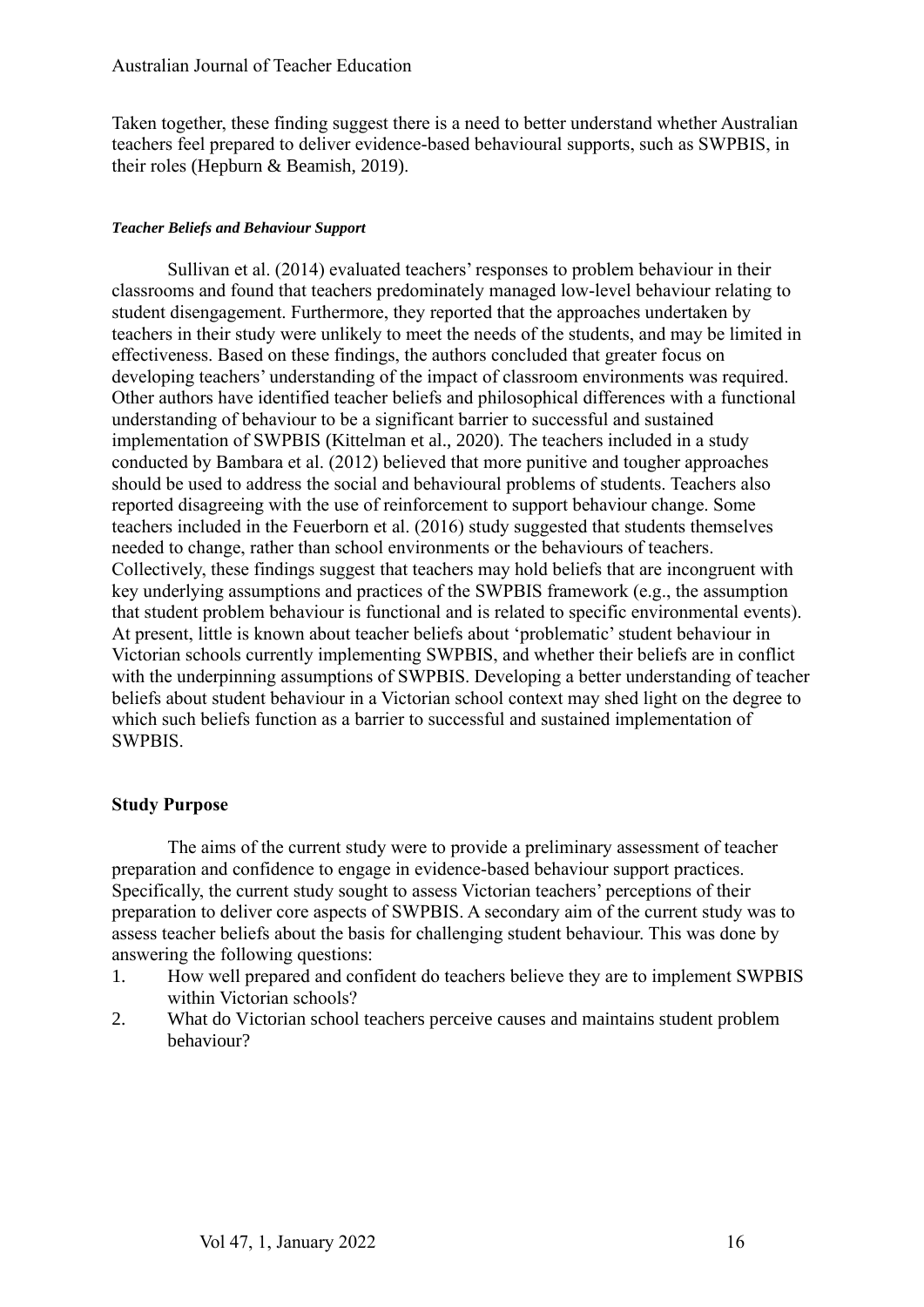## **Method Ethical Considerations**

An application for ethics approval from the Monash University Human Research Ethics Committee (Project 13362) was submitted and approved. Following this, ethics approval was sought and successfully obtained from the Department of Education and Training (DET) and an independent school system, both in Victoria.

#### *Participants and Their Settings*

A total of 313 teachers from ten primary and five secondary schools already implementing SWPBIS in Victoria were invited to participate in the current research. These schools were recruited using a purposive sampling approach. This approach was selected to ensure the perspectives of teachers with experience implementing SWPBIS in Victoria were captured. Of these 15 schools, 11 were implementing Tier-1 of SWPBIS with fidelity (as measured by the Tiered Fidelity Inventory). The remaining four schools, while not implementing SWPBIS with fidelity, were in the initial stages of implementation (i.e., implementing for less than two years). In total, 241 teachers voluntarily participated in the current study, resulting in a response rate of 77%. A summary of the demographic characteristics of respondents is detailed in Table 1.

|                       | n           |               |
|-----------------------|-------------|---------------|
| Participants          | $(N = 241)$ | M or % $(SD)$ |
| Gender                | 236         |               |
| Female                | 172         | 72.9%         |
| I'd rather not say    | 3           | 1.3%          |
| Male                  | 61          | 25.8%         |
| Age                   | 235         | 38.49 (11.71) |
| Years of experience   | 236         | 12.25 (10.82) |
| Teaching role         | 236         |               |
| Primary               | 134         | 56.8%         |
| Primary specialist    | 27          | 11.4%         |
| Special education     | 2           | 0.8%          |
| Secondary classroom   | 73          | 30.9%         |
| Highest qualification | 236         |               |
| <b>Bachelor</b>       | 165         | 69.9%         |
| Graduate Certificate  | 26          | 11%           |
| Master's              | 45          | 19.1%         |

Note. Primary specialists teach subjects such as physical education, art, or music.

**Table** Error! No text of specified style in document.**: Summary of participant demographic information**

#### *Data Collection Instruments*

Data were collected using four sub-scales from the Teachers' Beliefs and Experiences of Behaviour Support (TBEBS) survey. The TBEBS is a plain language, 10-part survey questionnaire examining teacher perception of variables critical to the successful and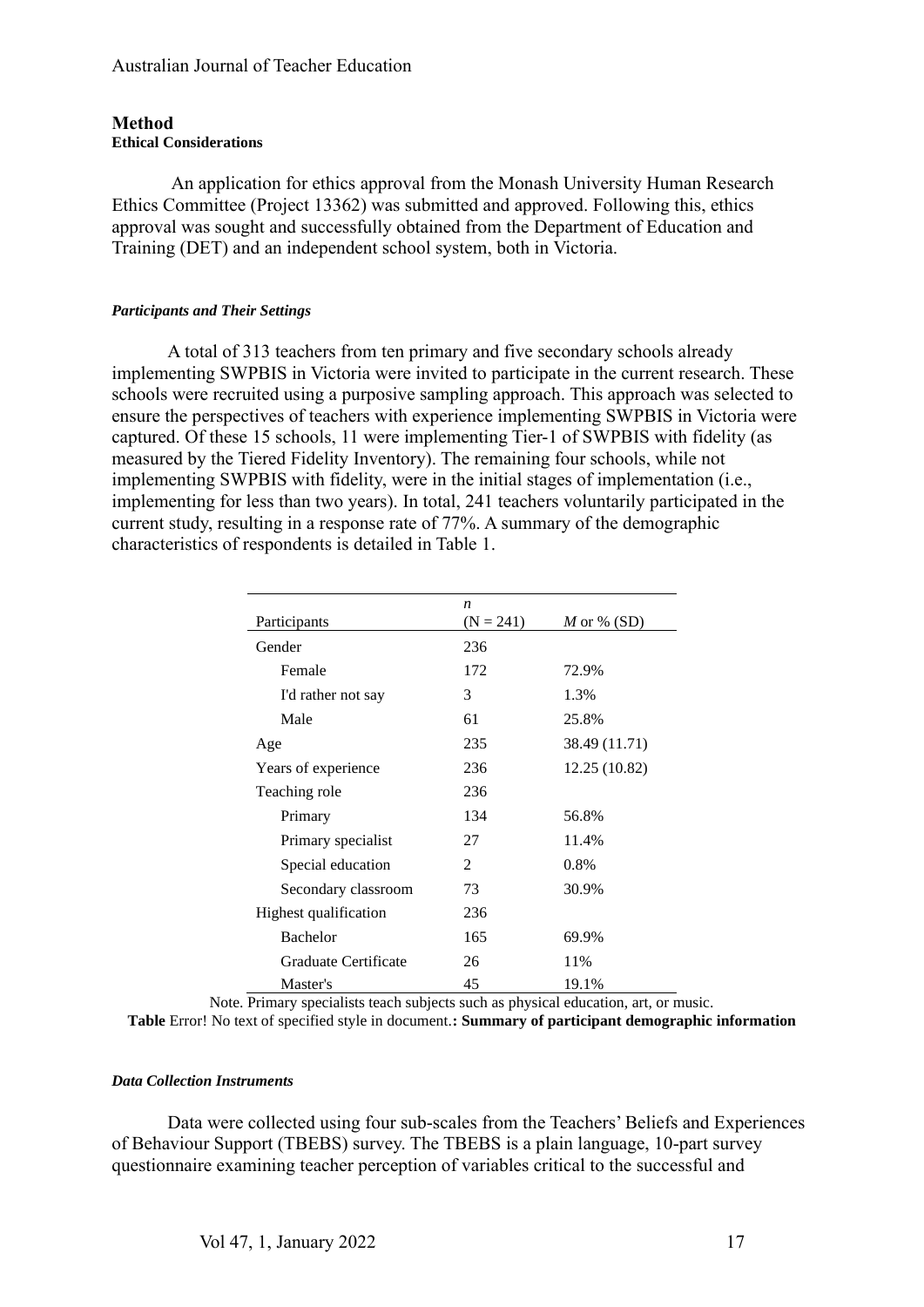sustained implementation of SWPBIS designed for use in Australian schools. The TBEBS assesses teacher perception of their pre-service and in-service preparation for behaviour support, confidence to engage in behaviour support, adequacy of resourcing for effective behaviour support, leadership support, behaviour support team structures and function, behavioural data collection and use, and teacher belief about the basis for behaviour.

Analyses conducted in the current study are based on data collected using the preservice preparation (six items), in-service preparation for behaviour support (six items), confidence to engage in behaviour support (six items), and beliefs about the basis for student behaviour (five items) sub-scales. The preparation and confidence sub-scale items focussed on the structures and interventions required to implement SWPBIS at all tiers (i.e., Tier-1 whole-class behaviour support practices, Tier-2 individualised behavioural interventions, and Tier-3 functional behavioural assessment). Respondents could select *none (1), minimal (2), adequate (3),* and *extensive (4)* to indicate their perception of preparation (pre- and inservice). They could use *Not confident at all (1), minimally confident (2), sufficiently confident (3)*, and *extremely confident (4)* to indicate their level of confidence to engage in SWPBIS-based behaviour supports. Respondents could select I *strongly disagree (1), I disagree (2), I agree (3)*, and *I strongly agree (4)* to indicate their level of agreement with statements indicating a functional understanding of student behaviour. Alpha coefficients were calculated to determine the reliability of the scales for the current study (see Table 2). These indicated that the sub-scales used were reliable.

| Factor                                         | No. of items | $\boldsymbol{n}$ | $Sub-$<br>scale M | SD   | Cronbach's $\alpha$ |
|------------------------------------------------|--------------|------------------|-------------------|------|---------------------|
| Pre-service preparation                        | $6*$         | 227              | 11.2              | 3.47 | .86                 |
| (e.g., Whole-class behaviour management [e.g., |              |                  |                   |      |                     |
| teaching behavioural expectations, reinforcing |              |                  |                   |      |                     |
| expected behaviours])                          |              |                  |                   |      |                     |
| In-service preparation                         | $6*$         | 228              | 14.9              | 3.81 | .88                 |
| (As above)                                     |              |                  |                   |      |                     |
| Confidence                                     | $6**$        | 228              | 16.1              | 3.29 | .86                 |
| (As above)                                     |              |                  |                   |      |                     |
| Staff philosophical beliefs about behaviour    | $5***$       | 225              | 15.9              | 2.22 | .69                 |
| (e.g., Problem behaviour is a form of          |              |                  |                   |      |                     |
| communication)                                 |              |                  |                   |      |                     |

**Table**Error! No text of specified style in document.**: Reliability scores of four TBEBS sub-scales.**

Extant school specific Tier-1 SWPBIS implementation fidelity scores were used in the current study. These data were collected by implementation coaches trained using the Tiered Fidelity Inventory (TFI; Algozzine et al., 2014). The TFI has been found to be a reliable and valid measure of Tier-1 implementation fidelity (McIntosh et al., 2017).

#### *Data Analyses*

The first purpose of this study was to understand participant perceptions of their preservice and in-service training, and the confidence they derived from these experiences. To answer this research question, descriptive statistics (including means, medians, and standard deviations) were calculated. Secondary analyses using independent samples t-tests were undertaken to assess any differences between participants based on teaching setting (i.e., primary or secondary), school fidelity status (implementing with fidelity or not), highest qualification, as well as teacher gender. In order to conduct independent samples t-tests, the highest qualification variable was dichotomised into two groups, teachers holding a post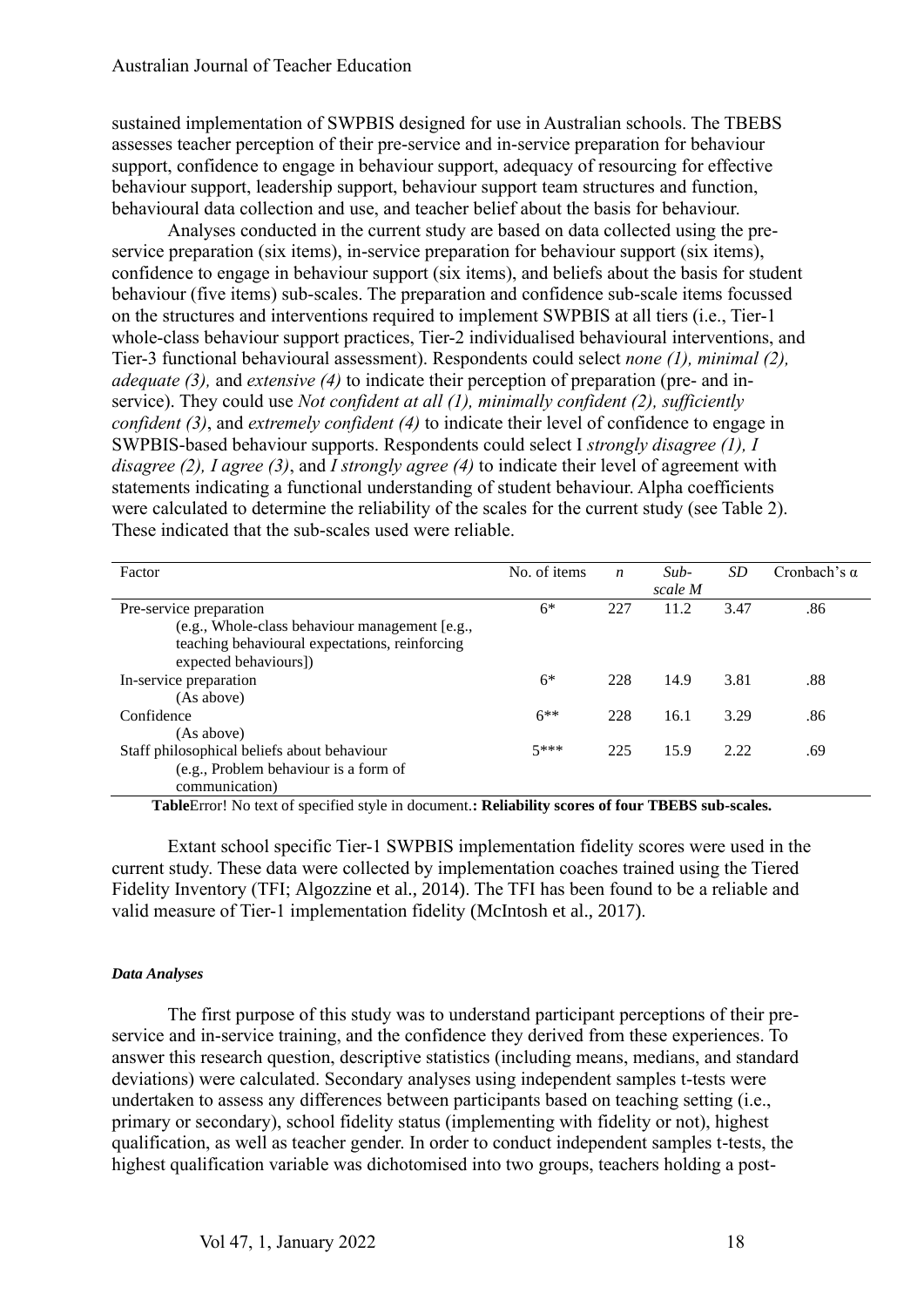graduate degree or higher degrees and those qualified with a bachelor's degree. Cohen's d was calculated to assess the magnitude of differences between means identified as statistically significant.

The second purpose of the study was to identify the factors that participants believed caused and maintained problematic student behaviour. To answer this research question, participant responses to belief items were analysed using descriptive statistics. Independent samples t-tests were conducted to assess differences in teacher belief about the basis for student problem behaviour by school fidelity status, as well as demographic characteristics (i.e., school setting, highest qualification, and gender).

#### **Results**

#### **Preparation to Engage in Behaviour Support**

The mean for respondents' perception of their pre-service preparation was 1.86 (*Md =*  1.83, *SD =* 0.58) for the sub-scale, indicating teachers felt they had received minimal preservice training in behaviour support practices used as part of the SWPBIS framework. Independent samples t-tests were conducted to assess differences in responses of teachers to pre-service preparation based on their current school setting (i.e., primary or secondary). A statistically significant difference was found in perceptions of preparation between teachers in secondary ( $M = 2.13$ , SD = .595) and primary settings ( $M = 1.75$ , SD = .533),  $t(121) = -$ 4.51,  $p = < 0.001$ , (two-tailed). With secondary teachers reporting better pre-service preparation. A medium magnitude of difference was observed between these means (mean difference =  $-37$ , *CI:*  $-0.53$  to  $-0.22$ ,  $d = .66$ ). In addition, statistically significant differences in perception of pre-service preparation scores between male  $(M = 2.01, SD = 0.58)$  and female teachers  $(M = 1.81, SD = .57)$ ,  $t(110.6) = -2.27$ ,  $p = .025$ , (two-tailed) were observed, with male teachers reporting better levels of pre-service preparation. The magnitude of the differences in the means (mean difference =  $-0.19$ , 95% *CI*:  $-0.36$  to  $-0.025$ ) was small (d = 0.34).

The in-service preparation sub-scale mean was  $M = 2.49$  ( $Md = 2.50$ ,  $SD = 0.64$ ), while the mean confidence to engage in behaviour support was  $M = 2.69$  ( $Md = 2.66$ ,  $SD =$ 0.55). These data suggested that teachers perceived their in-service training as better preparing them to implement SWPBIS, compared to their pre-service training. No statistically significant differences were found relating to in-service teacher preparation, nor for confidence to engage in SWPBIS-based behavioural interventions and supports.

As can be seen in Table 3, respondents indicated that on average they were less prepared (both pre-service and in-service) to engage in SWPBIS practices related to individualised assessment and intervention as well as reporting they were less confident to engage in these same SWPBIS behaviour support practices.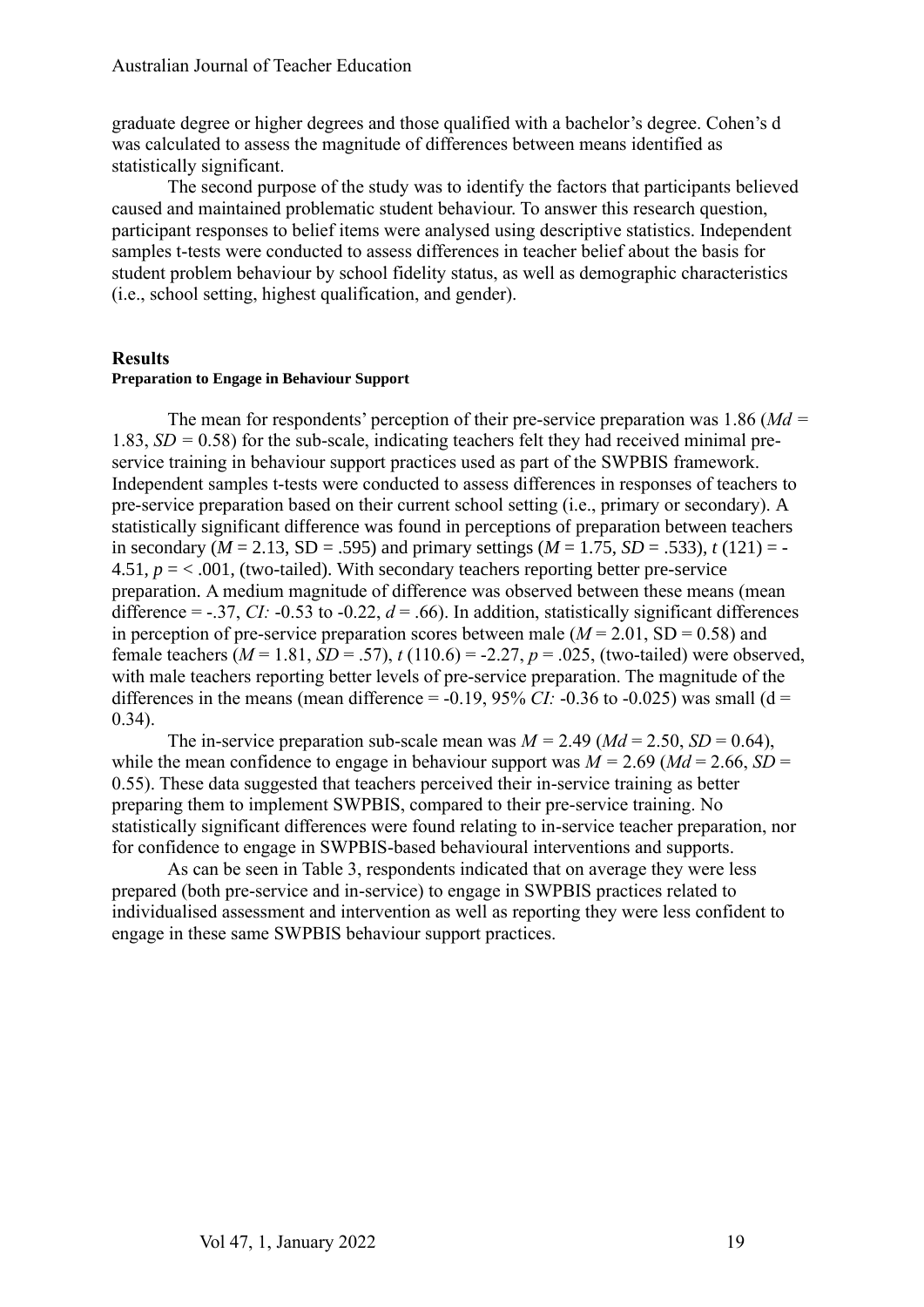## Australian Journal of Teacher Education

|                                                                                                                                                     | Pre-service preparation |     | In-service preparation |                  |     | Confidence |                  |     |           |
|-----------------------------------------------------------------------------------------------------------------------------------------------------|-------------------------|-----|------------------------|------------------|-----|------------|------------------|-----|-----------|
| Item                                                                                                                                                | $\boldsymbol{M}$        | Md  | <b>SD</b>              | $\boldsymbol{M}$ | Мd  | <b>SD</b>  | $\boldsymbol{M}$ | Md  | <b>SD</b> |
| Whole-class behaviour<br>management (e.g., teaching<br>behavioural expectations,<br>reinforcing expected<br>behaviours)                             | 2.36                    | 2.0 | 0.729                  | 2.96             | 3.0 | 0.741      | 3.14             | 3.0 | 0.565     |
| Population specific<br>behavioural interventions<br>(e.g., ADHD, trauma informed<br>care, or ASD specific<br>interventions)                         | 1.87                    | 2.0 | 0.727                  | 2.60             | 3.0 | 0.788      | 2.75             | 3.0 | 0.640     |
| Individual behavioural<br>teaching strategies (e.g.,<br>check-in, check-out, social<br>skill instruction)<br>Principles of Applied                  | 1.92                    | 2.0 | 0.809                  | 2.64             | 3.0 | 0.798      | 2.88             | 3.0 | 0.695     |
| Behaviour Analysis (e.g.,<br>reinforcement)                                                                                                         | 2.10                    | 2.0 | 0.831                  | 2.61             | 3.0 | 0.792      | 2.81             | 3.0 | 0.680     |
| Functional behaviour<br>assessment (FBA; FBA is a<br>systematic method of<br>assessing the purpose that a<br>behaviour serves for an<br>individual) | 1.48                    | 1.0 | 0.724                  | 2.02             | 2.0 | 0.845      | 2.26             | 2.0 | 0.842     |
| Behavioural data collection<br>(e.g., ABC data, frequency<br>data etc.)                                                                             | 1.47                    | 1.0 | 0.712                  | 2.15             | 2.0 | 0.847      | 2.29             | 2.0 | 0.836     |

*Note. ADHD = attention deficit hyperactivity disorder; ASD = Autism spectrum disorder; FBA = functional behaviour assessment; ABC data = antecedent behaviour consequence data.*

**Table** Error! No text of specified style in document.**: Summary of Responses to Items Relating to Preparation and Confidence to Engage in Behaviour Support**

## **Belief About the Basis of Behaviour**

The mean belief about the basis of behaviour sub-scale score indicated relatively strong agreement with a functional understanding of behaviour ( $M = 3.13$ ,  $Md = 3.0$ ,  $SD =$ 0.46). Means for each item in the belief sub-scale can be seen in Table 4.

| Item                                                  |     | M    | Md  | SD    |
|-------------------------------------------------------|-----|------|-----|-------|
| Problem behaviour can arise because of skill deficits | 226 | 3.36 | 3.0 | 0.661 |
| All problem behaviours can be improved                | 226 | 3.38 | 3.0 | 0.623 |
| Problem behaviour is a form of communication          | 226 | 3.33 | 3.0 | 0.646 |
| All problem behaviours are learned                    | 226 | 2.56 | 2.0 | 0.765 |
| Problem behaviour has a purpose for the individual    | 225 | 3.22 | 3.0 | 0.644 |

*Note. Higher scores represent greater agreement with a functional understanding of behaviour, lower scores represent a greater agreement with attributional understandings of student behaviour.*

#### **Table** Error! No text of specified style in document.**: Summary of Responses to Items Relating to Teacher Agreement with a Functional Understanding of Behaviour**

Independent samples t-tests were conducted to assess for differences in teacher belief about the basis for behaviour based on school SWPBIS implementation fidelity status. Statistically significant differences were found between teachers working in schools implementing SWPBIS with fidelity  $(M = 3.21, SD = .40)$  and teachers working in schools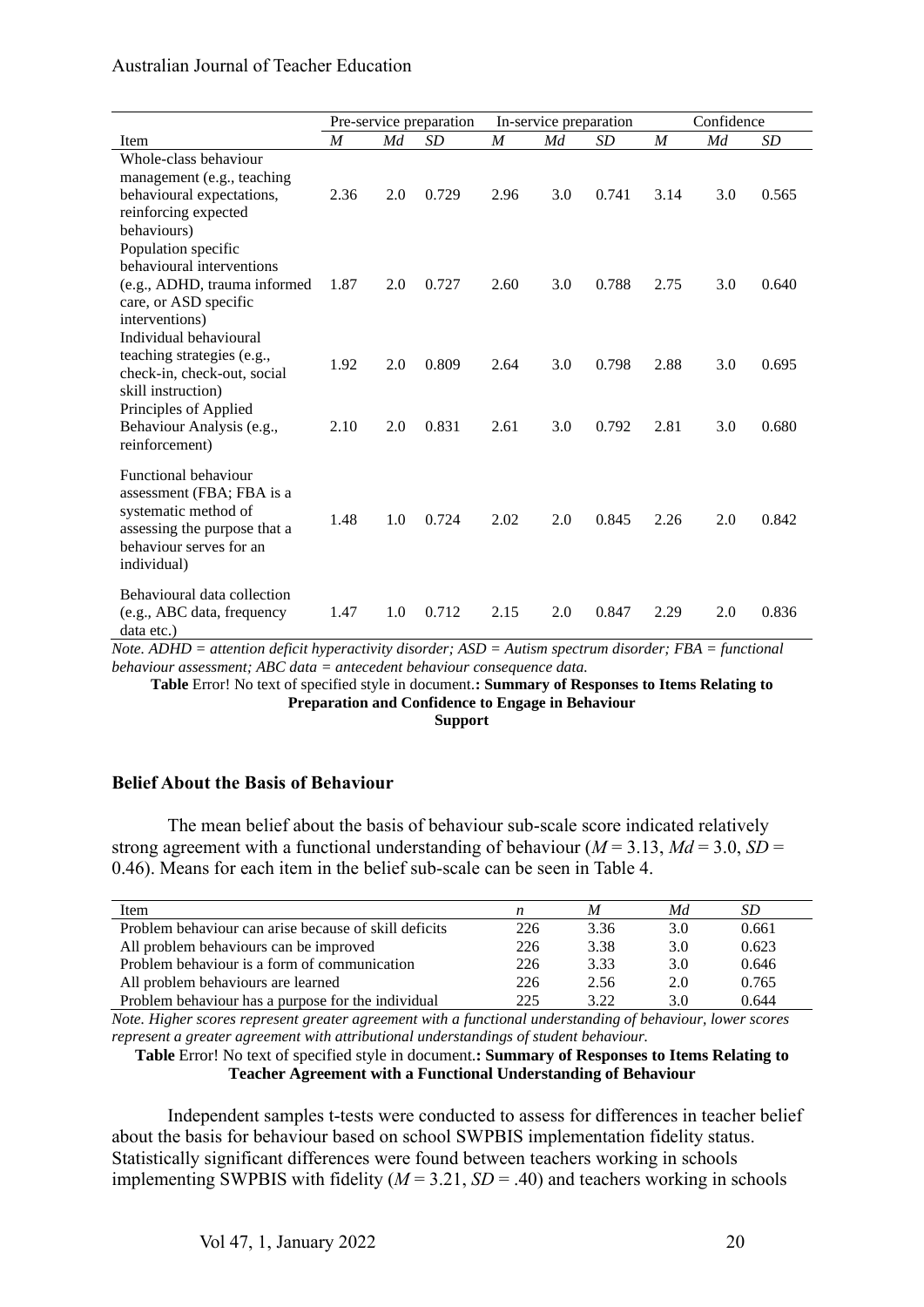not implementing with fidelity ( $M = 3.01$ ,  $SD = .52$ ),  $t(150.1) = -3.002$ ,  $p = .002$ , (twotailed). Teachers in schools implementing Tier-1 with fidelity reported higher degrees of agreement with statements reflecting a functional understanding of behaviour. These differences were moderate in terms of effect size (mean difference = -0.20, % *CI:* -0.32 to - 0.07;  $d = .42$ ). No other statistically significant differences were found when conducting independent samples t-tests comparing means based on highest qualification, teacher gender, and school setting (i.e., primary or secondary).

## **Discussion**

The aims of the current study were twofold: to provide a preliminary assessment of the perception of Victorian teachers pre-service and in-service preparation and confidence to engage in SWPBIS supports and practices, and to identify teacher beliefs about the basis for student behaviour. Teachers reported that they were not well prepared to engage in evidencebased behaviour support as a result of their pre-service teacher training. These same teachers reported being better prepared for implementing behaviour support practices as a result of their in-service training and, on the whole, sufficiently confident to engage in behaviour support. Teachers working in schools currently implementing Tier-1 SWPBIS with fidelity had significantly higher levels of agreement with statements reflecting a functional understanding of behaviour.

#### **Teacher Preparation and Belief in Schools Implementing SWPBIS**

Teachers across all settings reported feeling underprepared to deliver evidence-based SWPBIS supports and practices as a result of their pre-service preparation. While these findings are not novel (Goss et al., 2017; Hepburn & Beamish, 2020; O'Neill & Stephenson, 2012a), the degree to which participants expressed a lack of preparation was concerning. In particular, there was a significant number of participants in the current study that reported no pre-service preparation in behaviour support, most notably in the principles of applied behaviour analysis, functional behaviour assessment, and behavioural data collection and analysis. It is possible that the teachers in the current study were provided with some preservice preparation in SWPBIS-based behavioural interventions and supports, but that these were not explicit enough for teachers to discern. In their study, O'Neill and Stephenson (2014) found that mixed-model approaches to behaviour support were typically provided to Australian pre-service primary school teachers, with evidence-based behavioural supports and interventions commonly taught alongside classroom management practices and philosophies with less evidence in support of their effectiveness. Greater explicit focus on preparing pre-service teachers with the necessary knowledge and skills to effectively deliver a continuum of evidence-based behaviour supports and interventions – such as those included in the SWPBIS framework – may enable teachers to create inclusive, supportive, and productive classroom environments for all of their students (Finkelstein et al., 2019; Mitchell et al., 2017).

Interestingly, teachers in secondary schools indicated higher perception of pre-service preparation than primary school teachers. This result is contrary to other reported findings, in which secondary teachers more often reported greater preparation in their subject areas, rather in classroom behaviour management (Flannery et al., 2013). Given that secondary school teachers made up less than one-third of all participants in the current study, it is possible that these effects may be less evident with a larger sample. In addition, male teachers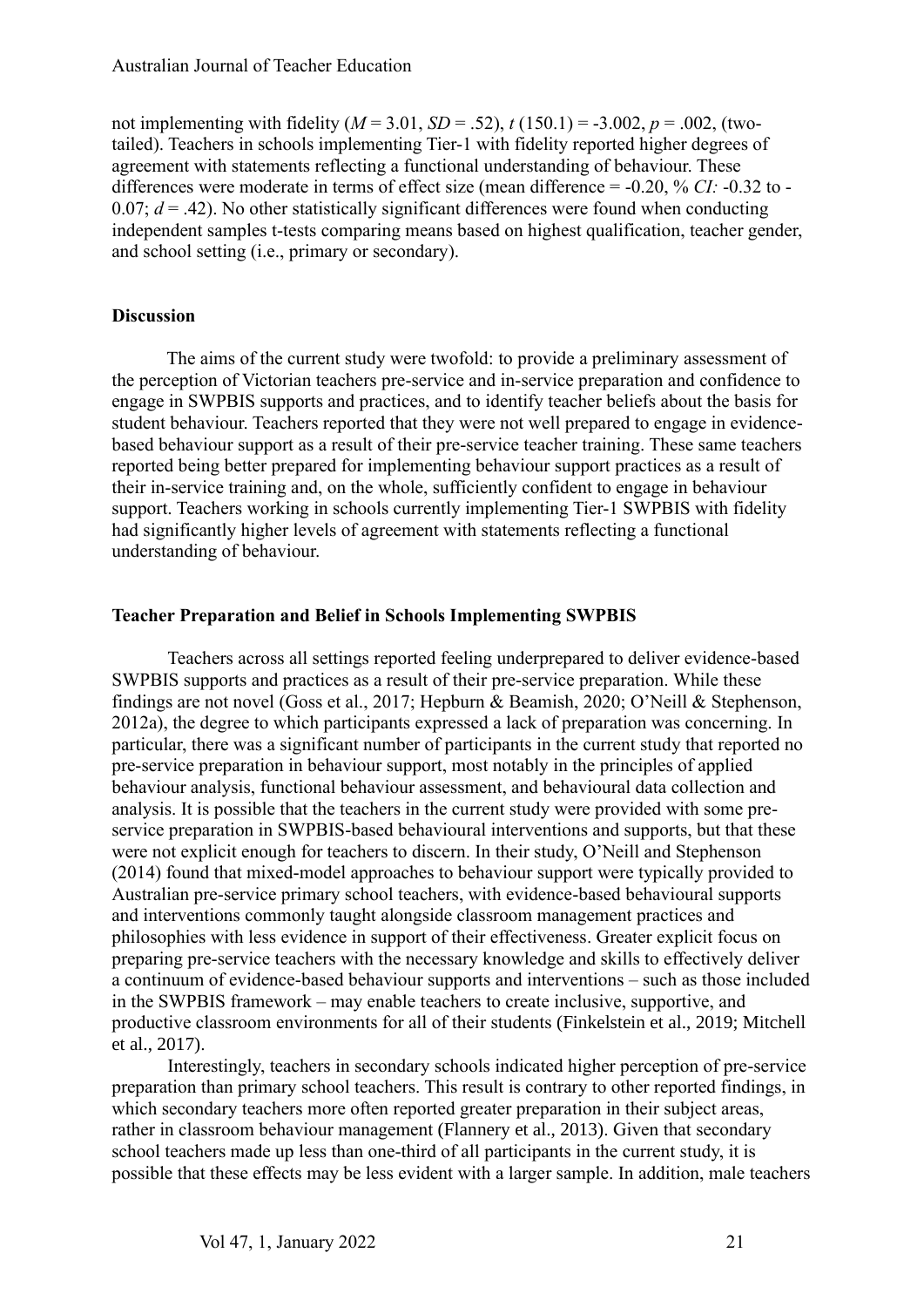rated themselves to be significantly better prepared as a result of their pre-service preparation. The effect size of this difference was small and was not observed when comparing in-service preparation and confidence to engage in behaviour support. Other examples of increased male perception of critical factors relating to behaviour management have been observed. For example, Main and Hammond (2008) found male pre-service teachers had higher selfefficacy beliefs in behaviour management before engaging in practicum, with no significant differences observed following their practicum experiences. While self-efficacy is a different construct to perception of preparations, Main and Hammond, (2008) suggested that female teachers may require more 'evidence' to form efficacy beliefs. The same may be true for perceptions of preparation, with male teachers potentially more generous in their selfreflection on pre-service preparation. However, this requires further exploration.

Overall, teachers reported being more adequately prepared to implement behaviour supports and practices included in the SWPBIS framework as a result of their in-service training experiences. In addition, respondents reported relatively high levels of confidence to engage in behaviour support. The Victorian teachers that participated in the current study were purposively selected due to their experience working in schools currently implementing SWPBIS. Therefore, it is likely that their participation in formal SWPBIS implementation efforts has positively impacted these findings. In particular, SWPBIS researchers and implementers have emphasised the need for methods of teacher professional development that extend beyond one-off training sessions (Mitchell et al., 2017). Professional learning should focus not only on skill and knowledge acquisition, but developing the fluency with which staff can use new skills in their relevant contexts, and adapt their learning and apply it to new and novel situations (Freeman et al., 2017). The need for ongoing coaching to supplement and support skill development is well documented within SWPBIS (Myers et al., 2020). Furthermore, SWPBIS implementation efforts are typically supported by welldeveloped comprehensive implementation supports (i.e., *Implementation Blueprint and Selfassessment* and *Training and professional development blueprint for positive behavioral interventions and supports;* Center on Positive Behavioral Interventions and Supports, 2017; Lewis et al., 2016)*.* Anecdotally, it appears as though implementation efforts undertaken in both the independent and DET schools have been informed by these approaches and resources. However, further research is required to understand what teacher professional learning experiences entail (i.e., quantity and modalities of their professional learning experiences), to better understand the factors that have contributed to improved perception of preparation.

## **Teacher Beliefs**

The majority of teachers in the current study showed considerable agreement with statements that reflect a functional understanding of student behaviour. This is a particularly positive finding given the concerning perception of pre-service preparation of participants, especially related to the lack of preparation in FBA, principles of ABA, and behavioural data collection and use. One explanation for staff agreement with statements reflective of a functional understanding of behaviour may be found in successful experiences of in-service preparation and then implementing the SWPBIS framework. While the emphasis on effective coaching to develop staff fluency and ability to generalise and adapt their knowledge and skill is described above, Mitchell et al. (2017) emphasise how effective practice of a new skill can lead to changes in teacher belief. This is supported by the results of the current study, with staff working in schools currently implementing Tier-1 with fidelity (Mitchell et al., 2017) reporting significantly higher agreement with statements reflecting a functional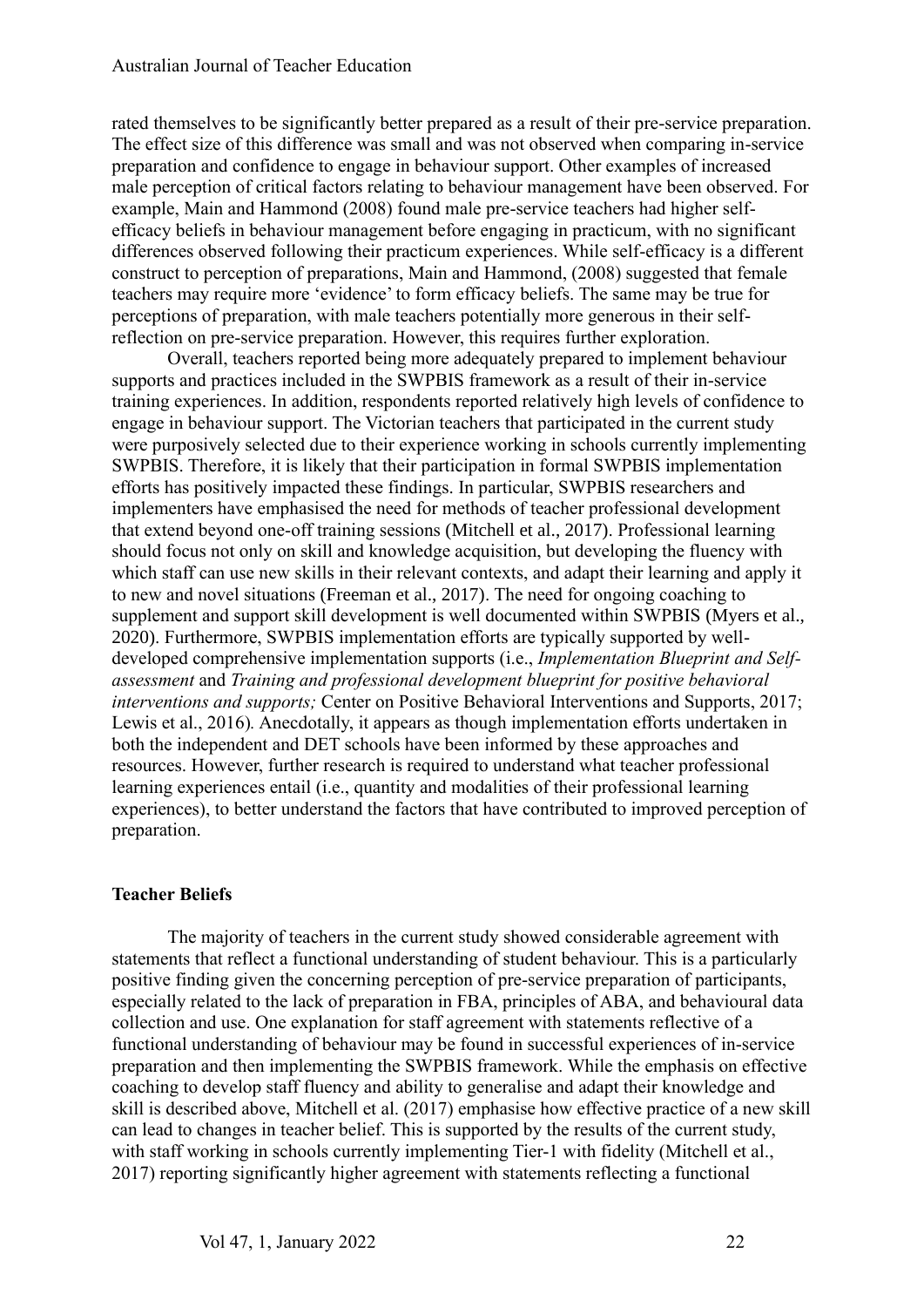understanding of behaviour. It is possible that a combination of effective professional learning and successful experiences implementing SWPBIS have led to a meaningful change in teacher belief about the basis for student behaviour for these Victorian teachers.

#### **Implications and Future Directions**

The findings of the current study provide additional weight to existing calls for a greater emphasis on preparing pre-service teachers to effectively deliver evidence-based behaviour support practices in their future classrooms (Goss et al., 2017; Hepburn & Beamish, 2019, 2020; Poed & Whitefield, 2020). However, changing or adding to an already crowded initial teacher education (ITE) curriculum is challenging due to time and cost. To address this challenge, we recommend university educators working within ITE courses position academic instruction and behaviour support as complementary (rather than siloed) activities. According to McIntosh and Goodman (2016), there is a demonstrated strong relationship between academic skills and the development of disruptive and problematic behaviour in the classroom. In other words, persistent disruptive or problematic behaviours are likely to interfere with academic participation and learning, and academic tasks that are too difficult or non-preferred by students are likely to set the occasion for disruptive and problematic behaviours of concern. Thus, interventions that target academic skills and behavioural needs in isolation of one another are not likely to be as effective as combined interventions that target both academic skills and behavioural needs simultaneously. ITE courses should help pre-service teachers understand the ways in which effective instruction functions as a critical first step in behaviour support (Cooper & Scott, 2017) and to develop an understanding of the interconnected nature of academic learning and engagement, social and emotional behaviour, and wellbeing (McIntosh & Goodman, 2016). Given the considerable expense of in-service coaching efforts to improve behaviour supports in schools (Pas et al., 2020), providing pre-service teachers with these foundational skills and knowledge during their ITE is critical. A program of pre-service education that integrates the teaching of positive and prosocial behaviour and academic skills together may also address the challenges of an already crowded teacher preparation curriculum (McGraw, 2018).

We also recommend that ITE courses develop pre-service teachers' abilities to "think functionally" about student behaviour. We define functional thinking as an active and iterative problem-solving process that teachers can engage in to assess the dynamic interaction between student behaviour and aspects of the environment. For example, using the process of 'functional thinking,' teachers may be able to identify aspects of the classroom environment that need to be changed (such as noise levels, seating arrangement, or the location of materials), accommodations or modifications to the curriculum to help the student participate (such as breaking a new skill down into smaller teachable components), or new skills to explicitly teach the student (such as asking for help with a task). While the development of skills to engage in behavioural data collection and more detailed assessments of student behaviour (i.e., FBA) undertaken using these collected data are optimal, this may be beyond the scope of already crowded pre-service teacher training programs (McGraw, 2018). But providing pre-service educators with the skills to "think functionally" may be an important starting point to assist teachers to develop and implement strategies to support students based on an understanding of *why* the behaviour is occurring (i.e., assessing the impact of the classroom environment or seeking to understand what the student may be trying to communicate) rather than based on what the behaviour looks like (Dunlap & Kern, 2018). Research consistently shows that interventions and supports developed based on an understanding of behavioural function (i.e., *why* the behaviour is occurring) are more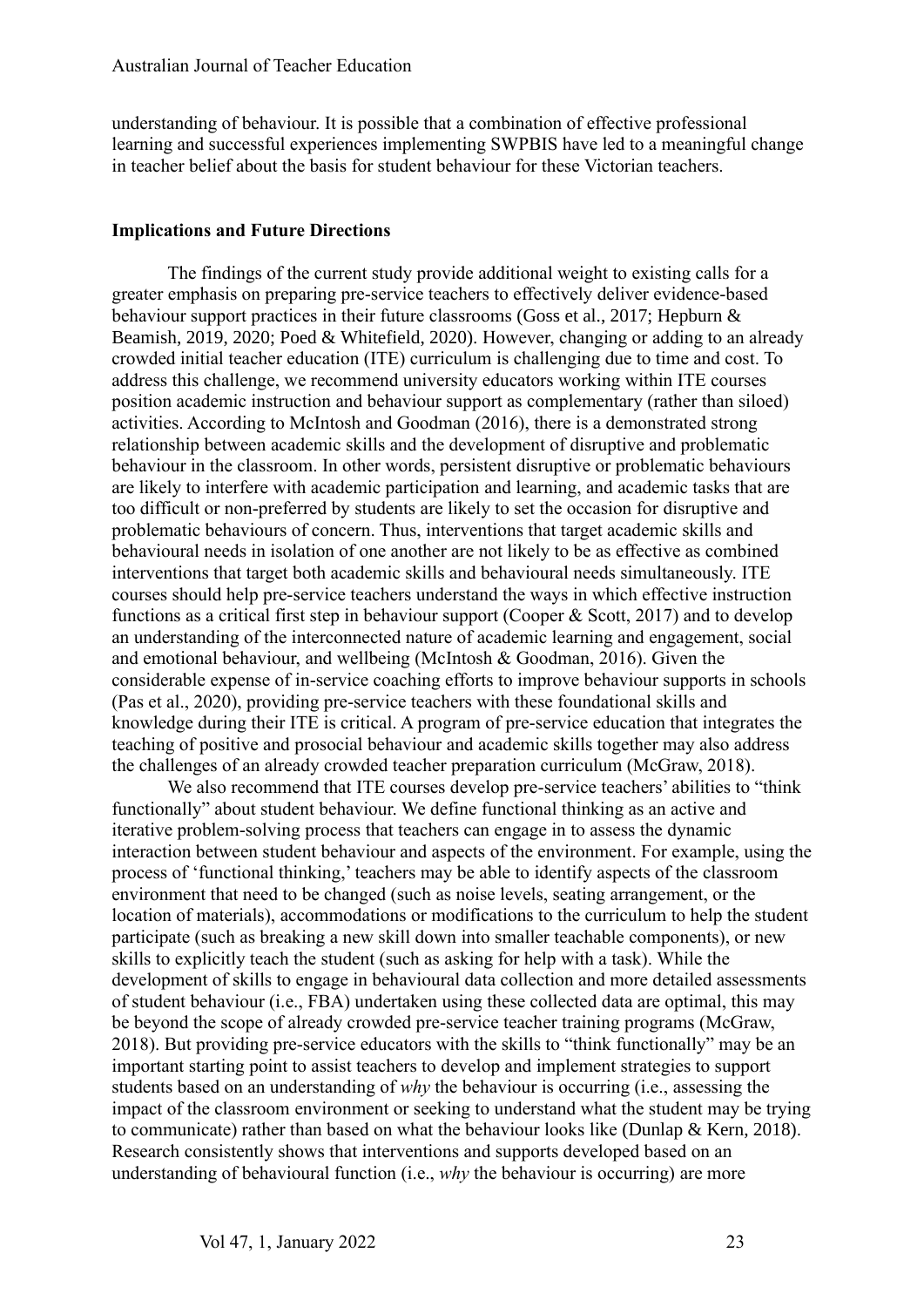effective in the long term, more likely to focus on the teaching of new skills, and less likely to incorporate exclusionary or punitive disciplinary practices (Hanley, 2012; Hurl et al., 2016). Focusing on the knowledge and skill to engage in function-based problem-solving in a classroom will support early career teachers to understand and meet the needs of their students, which aligns with the *Australian Professional Standards for Teachers* (Australian Institute for Teaching and School Leadership, 2018)*.*

In addition, research suggests that educator practices are most effective when implemented within a school-wide system of support for teachers and students (Simonsen et al., 2021). Thus, ITE courses should go beyond simply teaching pre-service teachers about specific behaviour support practices. Rather, ITE courses could introduce preservice teachers to frameworks that adopt a whole school approach to implementation of behaviour support practices that are aligned to state-wide or school-wide initiatives for improving student outcomes (such as Victoria's Framework for Improving Student Outcomes; Department of Education and Training, 2022). Frameworks such as SWPBIS or, more recently, Multi-Tiered Systems of Support (MTSS), use a continuum of evidence-informed strategies to prevent, teach and respond to the social, emotional, and behavioural needs of all students within a school community. The benefits of tiered frameworks are that they apply to all students (not just those students with high support needs), apply to all domains of outcomes (achievement, engagement, and wellbeing), and provide an overarching service delivery operating framework, rather than specifying actual interventions that teachers should implement. Integrating approaches to supporting students under one multi-tiered system of support may allow for the sharing of knowledge, resources, and expertise. This may make implementation easier, more efficient, and more cost-effective within schools. In addition, it may protect against the abandonment of evidence-based practices in one area (for example, in the area of behaviour support) due to multiple competing priorities within a school. In addition, implementing such practices within a single, unified framework may reduce stress for educators and school personnel and prevent stakeholders from viewing the implementation of programs and practices to improve student academic achievement, behaviour, and wellbeing as separate initiatives.

It is encouraging that the results of in-service preparation and confidence to engage in SWPBIS-based behavioural supports and practices were higher than ratings of pre-service preparation, along with a majority agreement with statements reflective of a functional understanding of behaviour. School leaders and those responsible for implementation of SWPBIS are encouraged to focus on developing fluency of teachers' skill use in their classrooms (Freeman et al., 2017). In future, professional learning activities relating to behaviour support could be used as opportunities to emphasise a functional approach to understanding and influencing student behaviour, with practical links to behavioural principles made where possible. This will be further supported by coaches and SWPBIS leaders who pay close attention to data that indicates whether teacher implementation of SWPBIS practices are leading to improved student outcomes and whether these practices are sustained (Simonsen et al., 2019). Relatedly, building expertise in coaching and implementation support at the local level (i.e., within schools and regions) is likely to help sustain implementation in the longer term (Horner et al., 2014). Poed and Whitefield (2020) highlight that coaching structures to support SWPBIS implementation have been developed across each state of Australia. This has occurred in all education sectors (e.g., independent, Catholic, and public schools). Rather than learning through trial and error in each system, consolidating the learning from the independent, Catholic, and public education systems may be one productive pathway to improve the ability of Australian SWPBIS coaches to support teachers in their schools. Echoing the call made by Poed and Whitefield (2020), we suggest that implementation and coaching efforts across systems may be enhanced through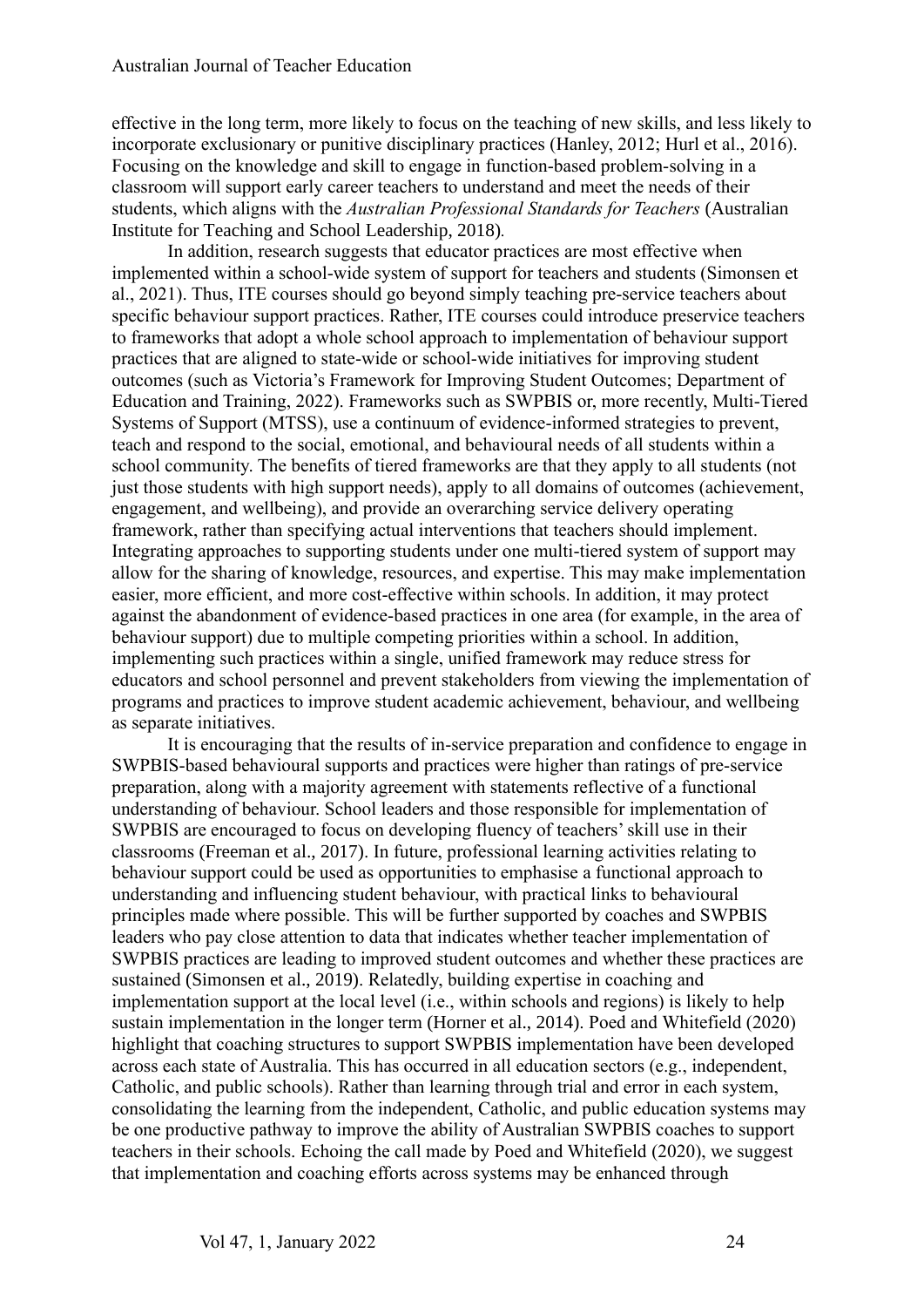engagement with the peak body for SWPBIS in Australia, the Association for Positive Behaviour Supports Australia (APBSA).

#### **Limitations and Future Directions**

Respondents in the present study were all recruited from schools currently implementing SWPBIS. While this purposive sampling approach was necessary to understand the views of this particular cohort, it does limit the ability to generalise findings across all settings. Addressing this by expanding samples to include teachers in schools not implementing SWPBIS will allow researchers in future to assess the relationships between SWPBIS implementation and teacher perception of their in-service preparation and confidence to engage in behaviour support, as well as beliefs about the basis for student behaviour more directly. Further to this, the sample of secondary school teachers in the current study represented approximately a third of the total sample. In future, comparisons between primary and secondary school teachers will be strengthened with both larger sample sizes and with a greater percentage of secondary school teachers.

In addition, the purposive sampling approach recruited teachers from a single region within DET as well as a single independent school system. This may further limit the generalisability of the findings, as the respondents may not represent the broader population. To provide additional weight to the current preliminary findings, researchers should seek to undertake research broadly across the state of Victoria to understand the beliefs and experiences of Victorian teachers in different regions, to inform implementation efforts.

Finally, the current survey research allows for correlational analysis. To understand the relationships between teacher training, beliefs, and implementation of SWPBIS, researchers may benefit from engaging in in-depth qualitative research utilising methods such as interviews and focus groups.

#### **Conclusions**

The findings in the current study provide reasons for both concern and cautious optimism. It is a matter of concern that teachers reported very low perceptions of pre-service preparation in behavioural supports and practices critical to the SWPBIS framework. However, these same teachers reported more positive experiences of preparation during their teaching service, and sufficient confidence to engage in SWPBIS-based behavioural support. Effective implementation of SWPBIS at Tier-1 was also linked with greater agreement with a functional understanding of student behaviour. Pre-service teacher education that focuses on building teachers' abilities to think functionally about student behaviour, while equipping them to proactively meet the needs all students by delivering a continuum of evidence-based supports, has the potential to support the creation of effective inclusive classrooms.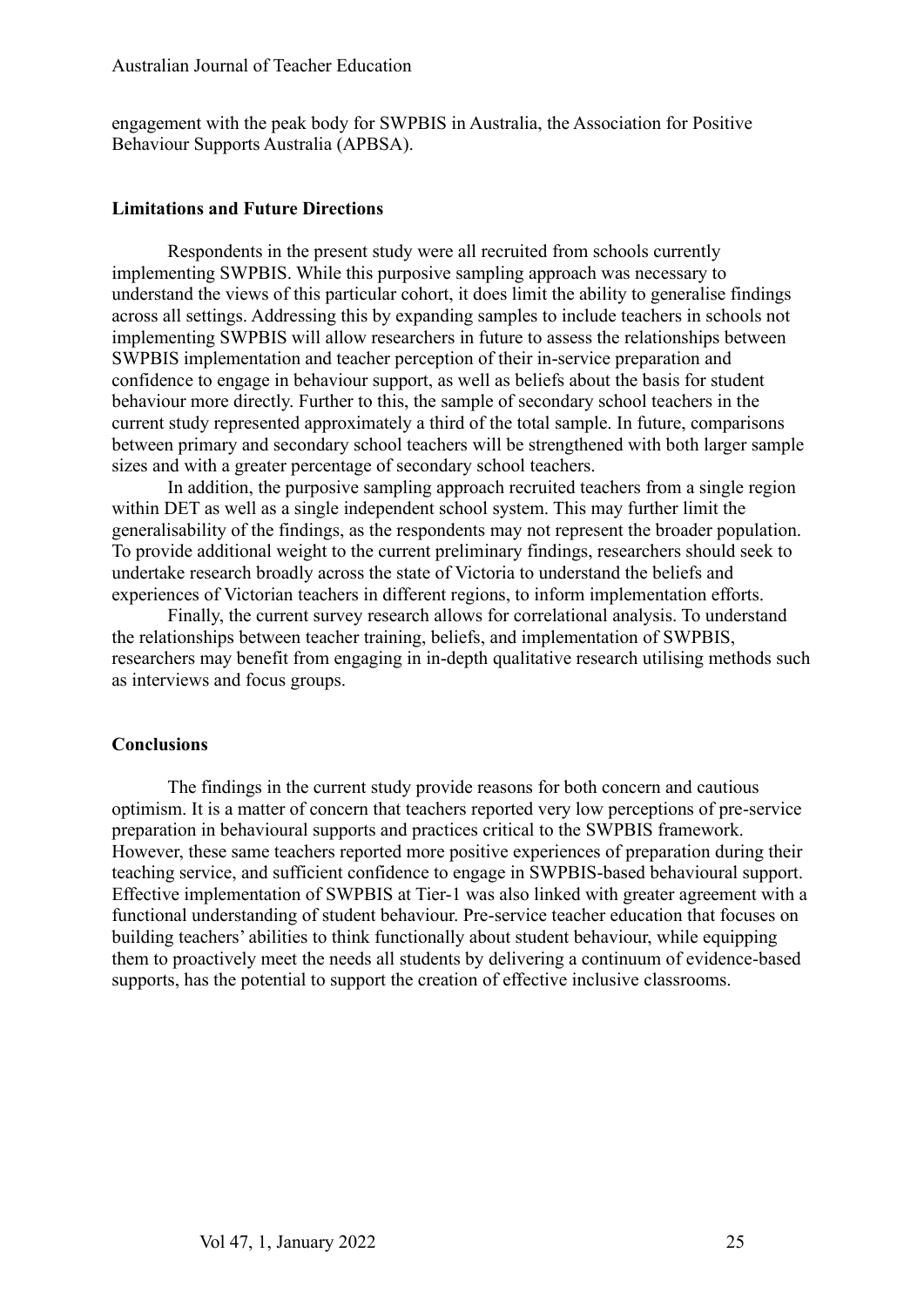## **References:**

- Algozzine, R., Barrett, S., Eber, L., George, H., Horner, R., Lewis, T., Putnam, B., Swain-Bradway, J., McIntosh, K., & Sugai, G. (2014). *SWPBIS Tiered Fidelity Inventory*. www.pbis.org.
- Australian Institute for Teaching and School Leadership. (2018). *Australian professional standards for teachers*. http://www.aitsl.edu.au/australian-professional-standards-forteachers
- Bambara, L. M., Goh, A., Kern, L., & Caskie, G. (2012). Perceived barriers and enablers to implementing individualized positive behavior interventions and supports in school settings. *Journal of Positive Behavior Interventions*, *14*(4), 228–240. <https://doi.org/10.1177/1098300712437219>
- Center on Positive Behavioral Interventions and Supports. (2017). *SWPBS implementation blueprint (revised)*. Office of Special Education Programs Technical Assistance Center on Positive Behavior Interventions and Supports. Retrieved from https://pbis.org
- Cooper, J. T., Gage, N. A., Alter, P. J., LaPolla, S., MacSuga-Gage, A. S., & Scott, T., M. (2017). Educators' self-reported training, use, and perceived effectiveness of evidence-based classroom management practices. *Preventing School Failure: Alternative Education for Children and Youth*, *62:1*, 13–24. <https://doi.org/10.1080/1045988X.2017.1298562>
- Cooper, J. T., & Scott, T. M. (2017). The keys to managing instruction and behavior: Considering high probability practices. *Teacher Education and Special Education*, *40*(2), 102–113.<https://doi.org/10.1177/0888406417700825>
- Department of Education and Training. (2022). *Framework for improving student outcomes (FISO 2.0)*. https://www2.education.vic.gov.au/pal/fiso/policy
- Dunlap, G., & Kern, L. (2018). Perspectives on functional (behavioral) assessment. *Behavioral Disorders*, *43*(2), 316–321.<https://doi.org/10.1177/0198742917746633>
- Feuerborn, L. L., Wallace, C., & Tyre, A. D. (2016). A qualitative analysis of middle and high school teacher perceptions of schoolwide positive behavior supports. *Journal of Positive Behavior Interventions*, *18*, 219–229. <https://doi.org/10.1177/1098300716632591>
- Finkelstein, S., Sharma, U., & Furlonger, B. (2019). The inclusive practices of classroom teachers: A scoping review and thematic analysis. *International Journal of Inclusive Education*, *0*(0), 1–28.<https://doi.org/10.1080/13603116.2019.1572232>
- Flannery, K. B., Frank, J. L., Kato, M. M., Doren, B., & Fenning, P. (2013). Implementing Schoolwide Positive Behavior Support in high school settings: Analysis of eight high schools. *The High School Journal*, *96*(4), 267–282. <https://doi.org/10.1353/hsj.2013.0015>
- Freeman, J., Simonsen, B., Briere, D. E., & MacSuga-Gage, A. S. (2014). Pre-service teacher training in classroom management: A review of state accreditation policy and teacher preparation programs. *Teacher Education and Special Education*, *37*(2), 106–120. <https://doi.org/10.1177/0888406413507002>
- Freeman, J., Sugai, G., Simonsen, B., & Everett, S. (2017). MTSS coaching: Bridging knowing to doing. *Theory Into Practice*, *56*, 29–37. <https://doi.org/10.1080/00405841.2016.1241946>
- Goss, P., Sonnemann, J., & Griffiths, K. (2017). *Engaging students: Creating classrooms that improve learning*. Grattan Institute.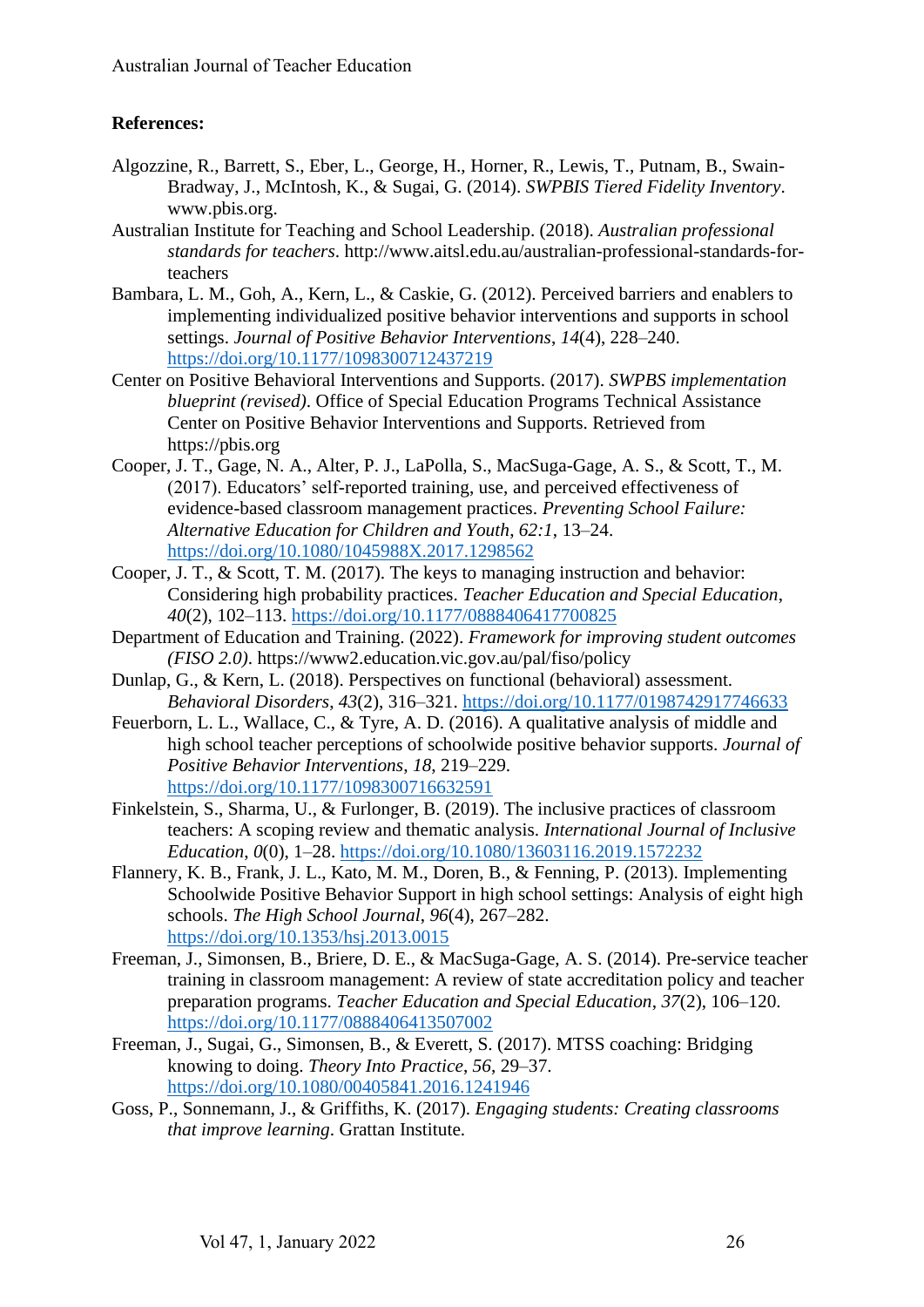- Hanley, G. P. (2012). Functional assessment of problem behavior: Dispelling myths, overcoming implementation obstacles, and developing new lore. *Behavior Analysis in Practice*, *5*(1), 54–72. <https://doi.org/10.1007/BF03391818>
- Hepburn, L. (2019). Behavioural support in an Australian government sector. In F. Bryer & W. Beamish (Eds.), *Behavioural Support for Students with Special Educational Needs: Trends Across the Asia-Pacific Region* (pp. 89–100). Springer. [https://doi.org/10.1007/978-981-13-7177-6\\_5](https://doi.org/10.1007/978-981-13-7177-6_5)
- Hepburn, L., & Beamish, W. (2019). Towards implementation of evidence-based practices for classroom management in Australia: A review of research. *Australian Journal of Teacher Education*, *44*, 6.<https://doi.org/10.14221/ajte.2018v44n2.6>
- Hepburn, L., & Beamish, W. (2020). Influences on proactive classroom management: Views of teachers in government secondary schools, Queensland. *Improving Schools*, *23*(1), 33–46.<https://doi.org/10.1177/1365480219886148>
- Horner, R. H., Kincaid, D., Sugai, G., Lewis, T., Eber, L., Barrett, S., Dickey, C. R., Richter, M., Sullivan, E., Boezio, C., Algozzine, B., Reynolds, H., & Johnson, N. (2014). Scaling up school-wide positive behavioral interventions and supports experiences of seven states with documented success. *Journal of Positive Behavior Interventions*, *16*(4), 197–208.<https://doi.org/10.1177/1098300713503685>
- Hurl, K., Wightman, J., Haynes, S. N., & Virues-Ortega, J. (2016). Does a pre-intervention functional assessment increase intervention effectiveness? A meta-analysis of withinsubject interrupted time-series studies. *Clinical Psychology Review*, *47*, 71–84. <https://doi.org/10.1016/j.cpr.2016.05.003>
- Kincaid, D., & Horner, R. (2017). Changing systems to scale up an evidence-based educational intervention. *Evidence-Based Communication Assessment and Intervention*, *11*(3–4), 99–113.<https://doi.org/10.1080/17489539.2017.1376383>
- Kittelman, A., Strickland-Cohen, M. K., Pinkelman, S. E., & McIntosh, K. (2020). Variables contributing to abandonment and readoption of SWPBIS. *Journal of Positive Behavior Interventions*, *22*(2), 67–77.<https://doi.org/10.1177/1098300719888748>
- Lee, A., & Gage, N. A. (2020). Updating and expanding systematic reviews and metaanalyses on the effects of school-wide positive behavior interventions and supports. *Psychology in the Schools*, *57*(5), 783–804.<https://doi.org/10.1002/pits.22336>
- Lewis, T. J., Barrett, S., Sugai, G., Horner, R. H., Mitchell, B. S., & Starkey, D. (2016). *Training and professional development blueprint for positive behavioral interventions and supports*. National Technical Assistance Center on Positive Behavior Interventions and Support.
- Main, S., & Hammond, L. (2008). Best practice or most practiced? Pre-service teachers' beliefs about effective behaviour management strategies and reported self-efficacy. *Australian Journal of Teacher Education*, *33*(4), 28-39. <https://doi.org/10.14221/ajte.2008v33n4.3>
- McGraw, A. (2018). Freedom and constraint in teacher education: Reflections on experiences over time. *Australian Journal of Teacher Education*, *43*(3), 154-167. <https://doi.org/10.14221/ajte.2018v43n3.10>
- McIntosh, K., & Goodman, S. (2016). *Integrated multi-tiered systems of support: Blending RTI and PBIS*. Guilford Publications.
- McIntosh, K., Massar, M. M., Algozzine, R. F., George, H. P., Horner, R. H., Lewis, T. J., & Swain-Bradway, J. (2017). Technical adequacy of the SWPBIS Tiered Fidelity Inventory. *Journal of Positive Behavior Interventions*, *19*(1), 3–13. <https://doi.org/10.1177/1098300716637193>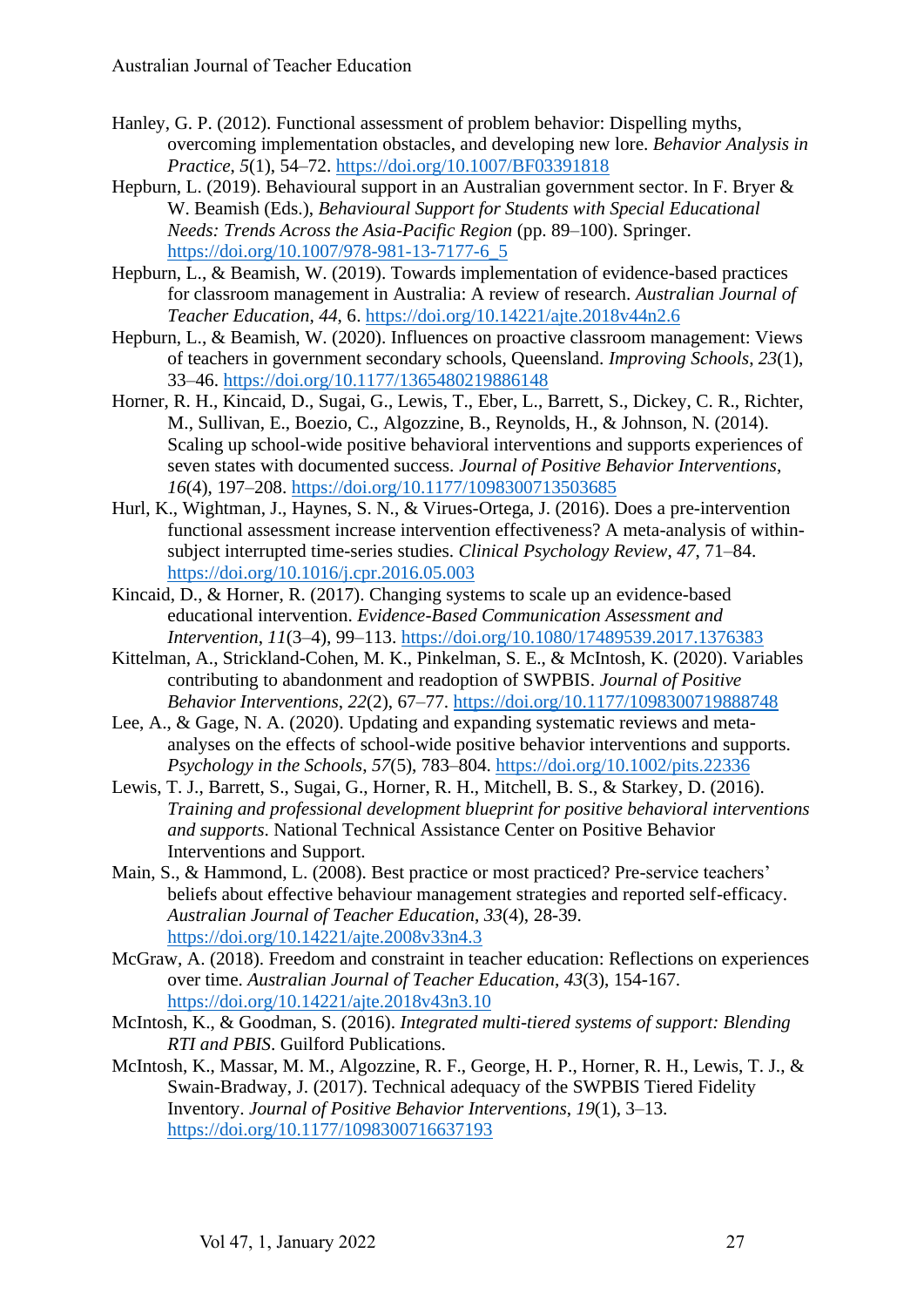- McIntosh, K., Mercer, S. H., Nese, R. N. T., & Ghemraoui, A. (2016). Identifying and predicting distinct patterns of implementation in a school-wide behavior support framework. *Prevention Science*, *17*(8), 992–1001. [https://doi.org/10.1007/s11121-](https://doi.org/10.1007/s11121-016-0700-1) [016-0700-1](https://doi.org/10.1007/s11121-016-0700-1)
- Mitchell, B. S., Hirn, R. G., & Lewis, T. J. (2017). Enhancing effective classroom management in schools: Structures for changing teacher behavior. *Teacher Education and Special Education*, *40*(2), 140–153.<https://doi.org/10.1177/0888406417700961>
- Myers, D., Simonsen, B., & Freeman, J. (2020). *Implementing classwide PBIS: A guide to supporting teachers*. Guilford Press.
- NSW Ombudsman. (2017). *NSW Ombudsman inquiry into behaviour management in schools*. https://www.ombo.nsw.gov.au/news-andpublications/publications/reports/community-and-disability-services/nswombudsman-inquiry-into-behaviour-management-in-schools-august-2017
- O'Neill, S. C., & Stephenson, J. (2012a). Classroom behaviour management content in Australian undergraduate primary teaching programmes. *Teaching Education*, *23*(3), 287–308.<https://doi.org/10.1080/10476210.2012.699034>
- O'Neill, S. C., & Stephenson, J. (2012b). Does classroom management coursework influence pre-service teachers' perceived preparedness or confidence? *Teaching And Teacher Education*, *28*(8), 1131–1143. <https://doi.org/10.1016/j.tate.2012.06.008>
- O'Neill, S. C., & Stephenson, J. (2014). Evidence-based classroom and behaviour management content in Australian pre-service primary teachers' coursework: Wherefore art thou? *Australian Journal of Teacher Education*, *39*(4), 1-22. <https://doi.org/10.14221/ajte.2014v39n4.4>
- Pas, E. T., Lindstrom, J. S., Natalia, A. Y., & Bradshaw, C. P. (2020). Tracking time and resources associated with systems change and the adoption of evidence-based programs: The "Hidden Costs" of school-based coaching. *Administration and Policy in Mental Health and Mental Health Services Research; New York*, *47*(5), 720–734. <https://doi.org/10.1007/s10488-020-01039-w>
- Poed, S., & Whitefield, P. (2020). Developments in the implementation of positive behavioral interventions and supports in Australian schools. *Intervention in School and Clinic*, 1053451220910742.<https://doi.org/10.1177/1053451220910742>
- Simonsen, B., Fairbanks, S., Briesch, A., Myers, D., & Sugai, G. (2008). Evidence-based practices in classroom management: Considerations for research to practice. *Education and Treatment of Children*, *31*(3), 351–380. <https://doi.org/10.1353/etc.0.0007>
- Simonsen, B., Freeman, J., Swain-Bradway, J., George, H. P., Putnam, R., Lane, K. L., Sprague, J., & Hershfeldt, P. (2019). Using data to support educators' implementation of positive classroom behavior support (PCBS) practices. *Education and Treatment of Children*, *42*(2), 265–289.<https://doi.org/10.1353/etc.2019.0013>
- Simonsen, B., Robbie, K., Meyer, K., Freeman, J., Everett, S., & Feinberg, A. B. (2021). *Multi-tiered systems of support (MTSS) in the classroom*. Center on PBIS, University of Oregon. [www.pbis.org](https://doi.org/www.pbis.org)
- Simonsen, B., & Sugai, G. (2019). School-wide positive behavioral interventions and supports: A systems-level application of behavioral principles. In S. G. Little & A. Akin-Little (Eds.), *Behavioral interventions in schools: Evidence-based positive strategies* (2nd ed., pp. 35–60). American Psychological Association. <https://doi.org/10.1037/0000126-000>
- Sterrett, B. I., McDaniel, S. C., Majeika, C. E., & Bruhn, A. L. (2020). Using evidence informed strategies to adapt Tier 2 interventions. *Journal of Applied School Psychology*, *36*(2), 133–154.<https://doi.org/10.1080/15377903.2020.1714856>